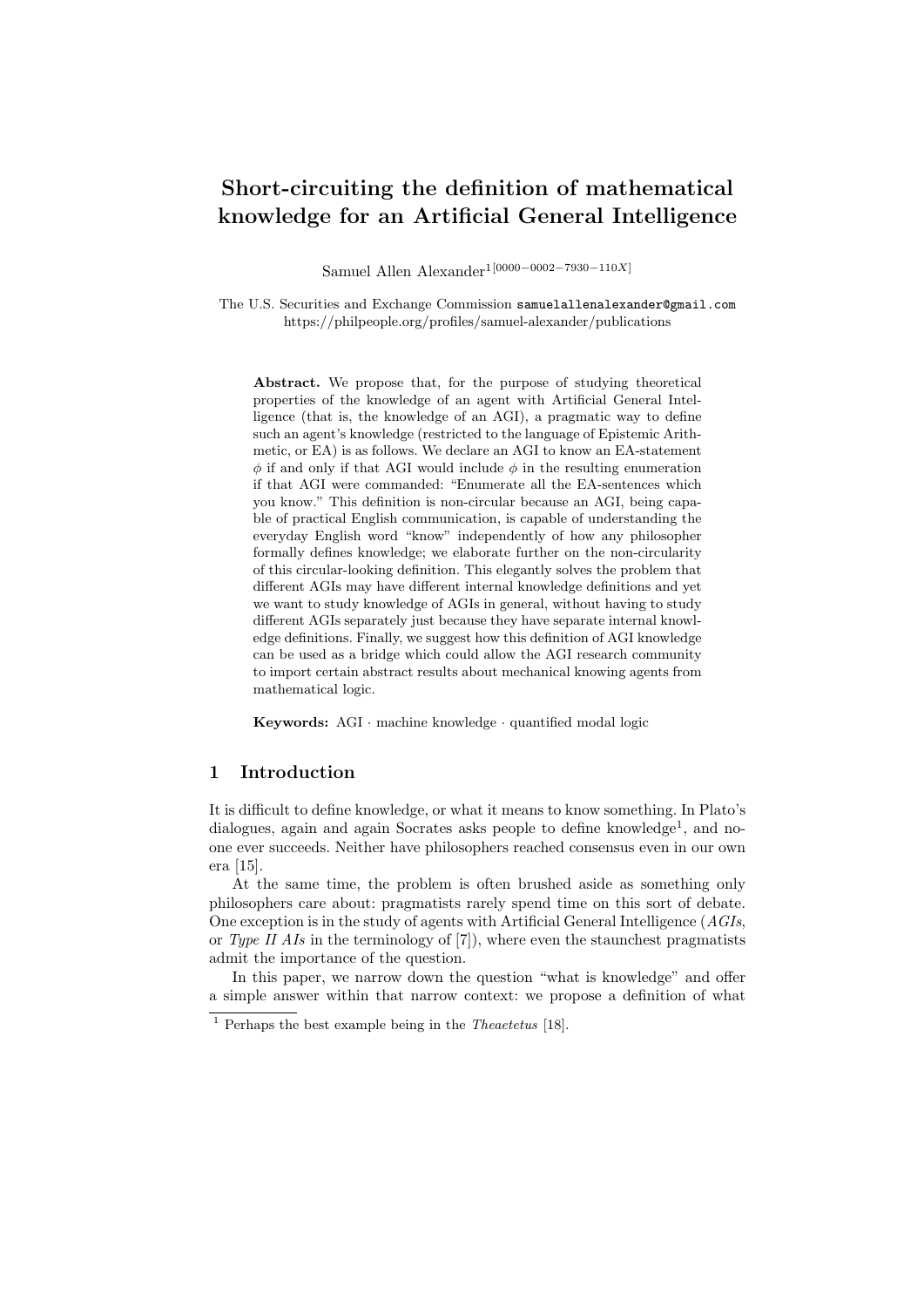it means for a suitably idealized AGI to know a mathematical sentence<sup>2</sup> in the language of Epistemic Arithmetic [21] (hereafter EA). EA is the language of Peano Arithmetic along with an additional modal operator  $K$  for knowledge. To be precise:

- EA-terms are built up from variables  $x, y, \ldots$  and a constant symbol for 0, the unary function symbol  $S$  for the successor function, and binary function symbols for addition and multiplication.
- EA-formulas are built up from atomic EA-formulas (which are of the form  $s = t$  where s and t are EA-terms), propositional connectives  $\rightarrow$ ,  $\neg$ , universal quantifiers  $\forall x, \forall y, \ldots$ , existential quantifiers  $\exists x, \exists y, \ldots$ , and modal operator K.

The EA-sentence  $K(1 + 1 = 2)$  might be read "I know  $1 + 1 = 2$ " or "the knower knows  $1 + 1 = 2$ ". Our proposed definition is parsimonious (at the price of appearing deceptively circular). We say that an AGI knows an EA-sentence  $\phi$ if and only if  $\phi$  would be among the sentences which that AGI would enumerate if that AGI were commanded:

"Enumerate all the EA-sentences which you know."

This is non-circular because an AGI, being capable of practical English communication, is therefore capable of understanding the everyday English word "know" in the above command, independently of how any philosopher formally defines knowledge. We discuss this further in Subsection 3.1.

A primary motivation for this paper was the author's experience in the AGI research community where applications of mathematical logic are hindered by questions like "What does it mean for an AGI to know something?" For example, philosophers have long known that a suitably idealized mechanical knowing agent cannot know its own code and its own truthfulness<sup>3</sup>. But in informal conversations, we find AGI researchers struggle with this assertion, and we can hardly blame them, since, without agreeing what it means for the AGI to know something, of course the question arises, "What does it mean for an AGI to know something?" Likewise, we have proposed [6] an AGI intelligence measure based on the AGI's knowledge, and this, too, often provokes the response "What does it mean for an AGI to know something?" In Section 5 we will consider these examples, and related examples from the same area, using our proposed definition to translate them into a more concrete form, not in terms of what the AGI knows, but in terms of the AGI's stimulus-responses.

The structure of this paper is as follows.

– In Section 2 we discuss the AGIs whose knowledge we are attempting to define.

<sup>&</sup>lt;sup>2</sup> By a sentence, we mean a formula with no free variables. Thus,  $x^2 > 0$  is not a sentence, but  $\forall x (x^2 > 0)$  is.

<sup>3</sup> Often phrased more like "cannot know its own code", with knowledge-of-owntruthfulness taken for granted.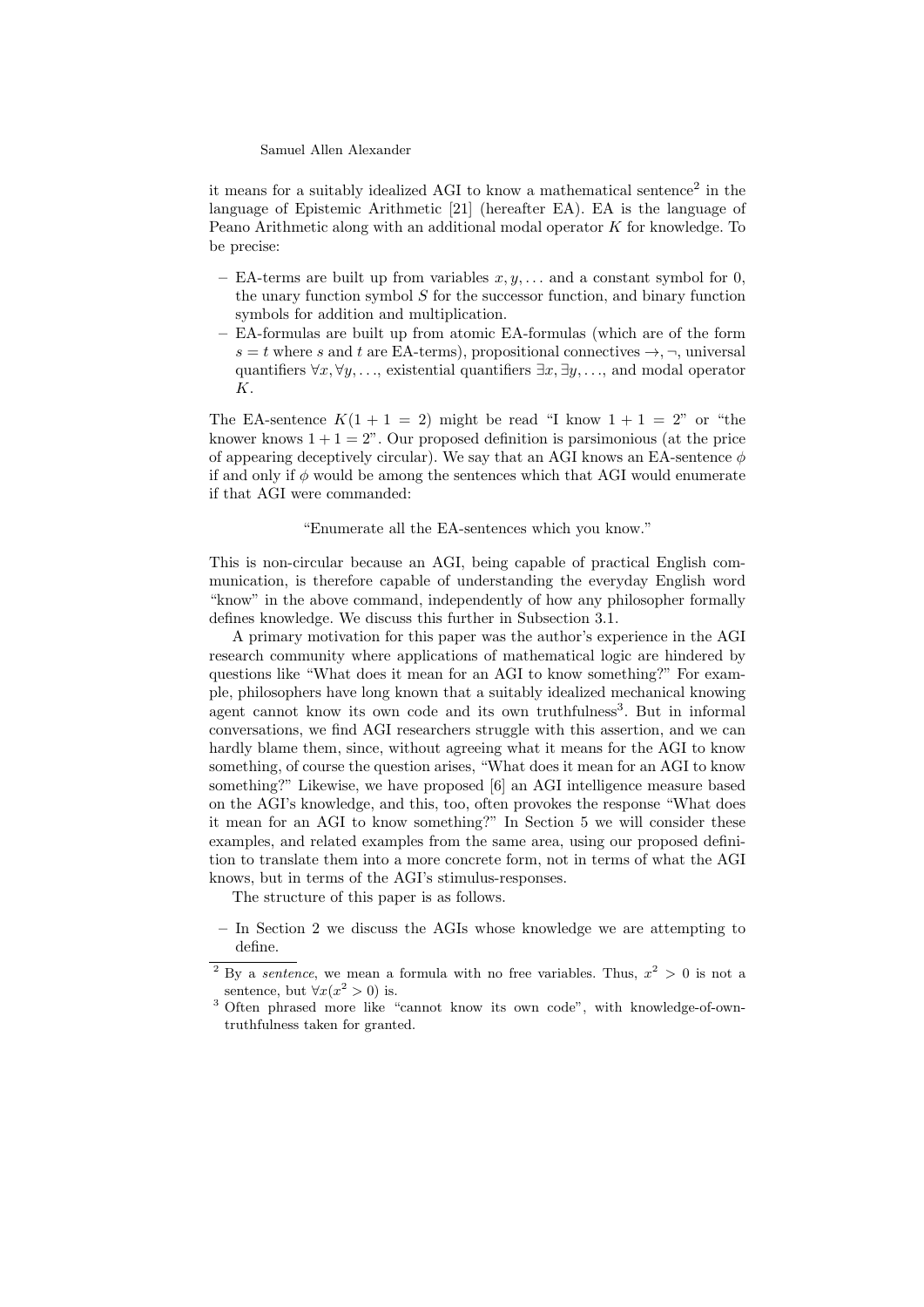- In Section 3 we propose a knowledge definition for AGIs for EA-sentences.
- In Section 4 we extend our knowledge definition to formulas with free variables.
- In Section 5 we use this knowledge definition as a bridge to translate some ideas from mathematical logic into the field of AGI.
- In Section 6 we summarize and make concluding remarks.

## 2 Idealized AGIs

In this paper, we approach AGI using what Goertzel [13] calls the Universalist Approach: we adopt "...an idealized case of AGI, similar to assumptions like the frictionless plane in physics", hoping that by understanding this "simplified special case, we can use the understanding we've gained to address more realistic cases." At the same time, an AGI might serve as a kind of hyper-idealized proxy for human cognition, and we hope that the development of the logic of AGI may serve as a step toward development of "new forms of logic as the basis of cognitive and substrate-independent studies of intelligent interaction" [11].

We do not have a formal definition for what an AGI is, but whatever it is, we assume an AGI is a deterministic machine which repeatedly reads sensory input from its environment and outputs English words based on what sensory inputs it has received so far<sup>4</sup>. When we say that this AGI is a "deterministic machine", we mean that said outputs (considered as a function of said inputs) could be computed by a Turing machine. We further assume the AGI can understand English commands and is capable of practical English communication. Thus, if we were to command the AGI in English, "Tell us the value of  $1 + 1$ ", the AGI would respond in English and reply "2", or " $1 + 1 = 2$ ", or something along those lines<sup>5</sup>.

We assume an AGI is capable of everyday English discussions which would cause no difficulty to a casual English speaker, even if these discussions involve topics, such as "knowledge", which might be philosophically tricky. A casual English speaker does not get stuck in philosophical questions about the nature of knowledge just in order to answer a question like "Do you know that  $1+1=2$ ?", and therefore neither should our AGI.

We also assume an AGI is better than a casual human English speaker in certain ways. We assume an AGI would have no objections to performing tedious tasks indefinitely, if so commanded. If we asked a casual human English speaker to begin computing and reciting all the prime numbers until further notice,

<sup>4</sup> We should note that, with the AGI research field being so young, there is little consensus even on basic things. Some researchers would consider some things to be AGI which have no communication ability (applying the term to entities who have certain adaptation abilities or pattern-matching abilities, for example, even if those entities have no means of communicating), however, we believe that to be a minority opinion.

<sup>5</sup> We assume the AGI explicitly follows commands (that it is "under explicit control", to use Yampolskiy's terminology [24]).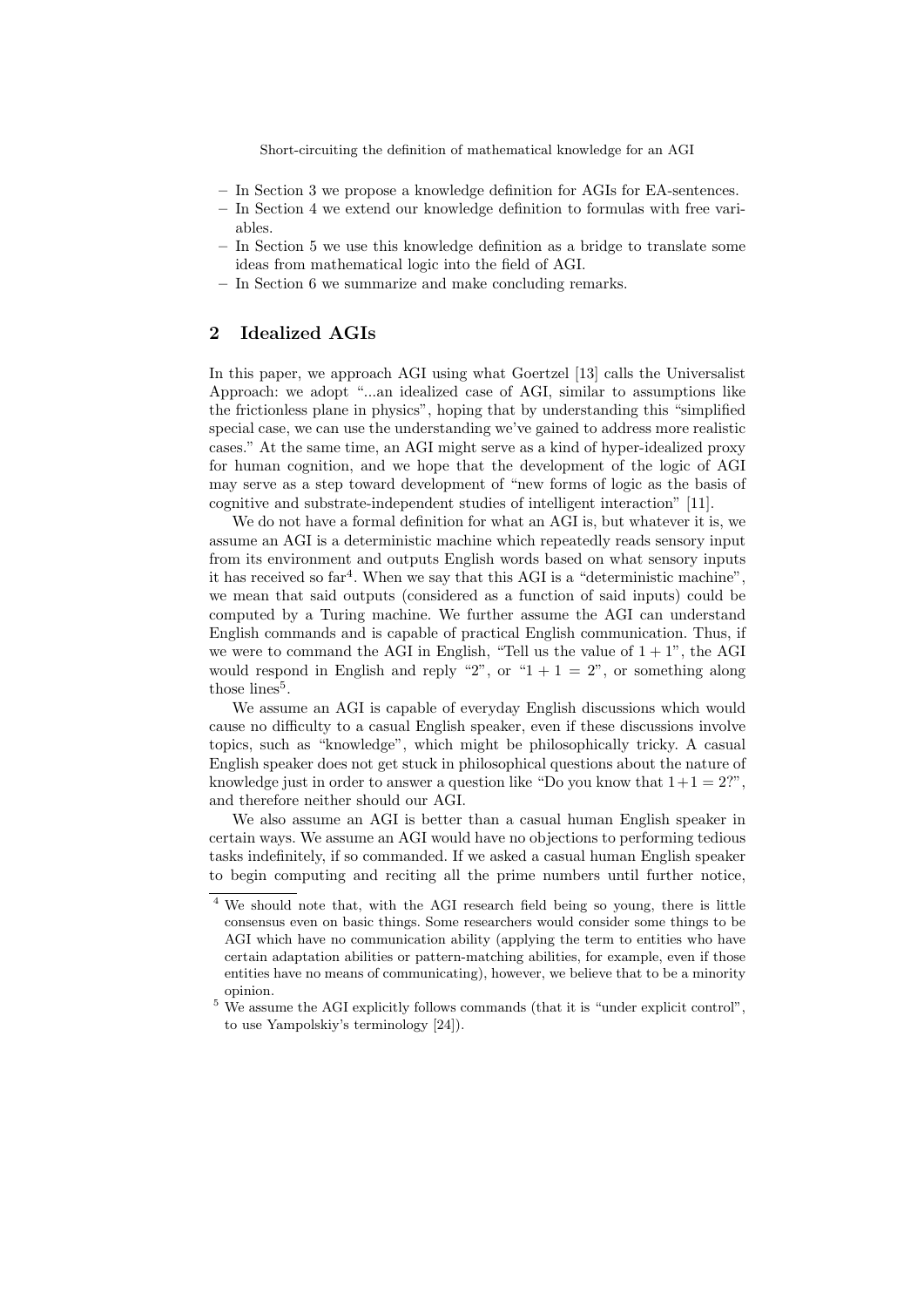and then we waited silently forever listening to the results, said human would eventually get tired of the endless tedium and would disobey our command (and would probably make arithmetic errors along the way). We assume an AGI has no such limitations and would happily compute and recite prime numbers for all eternity, if so commanded (without arithmetic mistakes). Of course, in reality the AGI would eventually run out of memory, terminate when the world ends, etc., but we are speaking of idealized AGI here and we intentionally ignore such possibilities, in the same way a Turing machine is assumed to have infinite tape and infinite time to run.

## 3 An elegant definition of mathematical knowledge

The following definition may initially look circular, but we will argue it is not.

**Definition 1.** Let X be an AGI. For any EA-sentence  $\phi$ , we say that X knows  $\phi$  if and only if X would eventually include  $\phi$  in the resulting enumeration if X were commanded:

#### "Enumerate all the EA-sentences which you know."

Definition 1 is non-circular because the AGI is capable (see Section 2) of practical English communication, including that involving everyday English words such as the word "know", independently of how any philosophers formally define things<sup>6</sup>. More on this in Subsection 3.1.

One of the strengths of Definition 1 is that it is uniform across different AGIs: many different AGIs might internally operate based on different definitions of knowledge, but Definition 1 works equally well for all these different AGIs regardless of those different internal knowledge definitions<sup>7</sup>. We can contrast this with difficulties that could arise from a more experimental approach. Scientists could carefully examine one particular AGI and eventually discover how that AGI's knowledge works, and attempt to define AGI knowledge accordingly, for example, they might define knowledge in terms of the contents of Memory Bank 35, which exists in that particular AGI. But then another AGI might come along which functions completely differently than the first AGI, and does not even have said Memory Bank 35 at all. Definition 1 is not tied to the particular form of the AGI, just so long as the AGI obediently follows English commands.

Remark 1. In Definition 1 when we speak of what the AGI would do if given such a command, implicitly we intend this to be understood as what the AGI would do if given such a command and then allowed to respond to the command in isolation, without outside distractions. An AGI could potentially update its knowledge based on observations of the world, and so its knowledge might change

 $6$  This is reminiscent of Williamson's contextualism [23].

<sup>7</sup> This is reminiscent of Elton's proposal that instead of trying to interpret an AI's outputs by focusing on specific low-level details of a neural network, we should instead let the AI explain itself [12].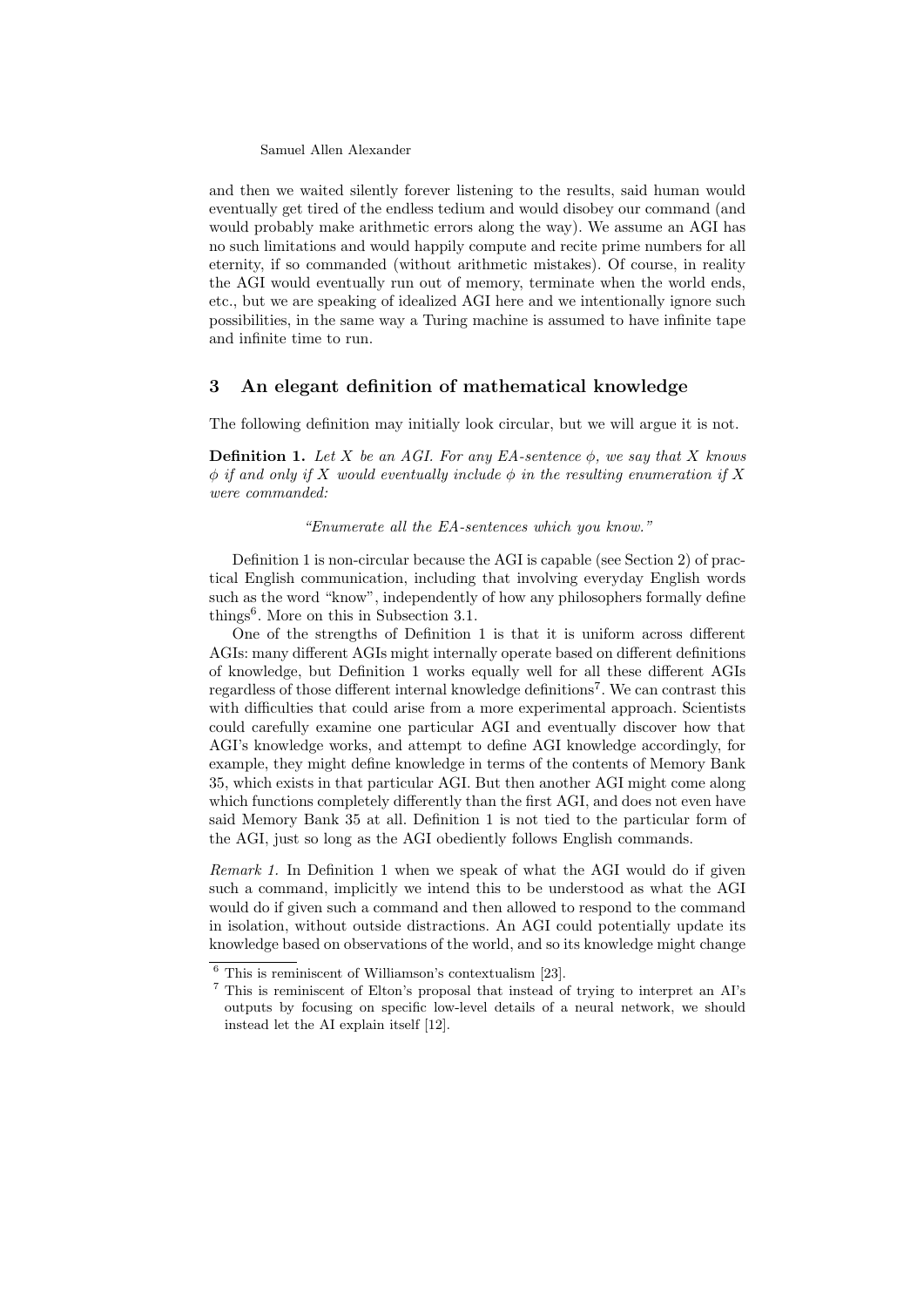from one time to the next: its knowledge at a given instant is defined by Definition 1 to consist of what the AGI would enumerate if the AGI were so commanded at that particular instant (and immediately secluded from further distracting observations).

Although Definition 1 may differ significantly from a particular AGI  $X$ 's own internal definition of knowledge, the following theorem states that materially the two definitions have the same result.

**Theorem 1.** Suppose X is an AGI. For any EA-sentence  $\phi$ , the following are equivalent:

- 1. X is considered to know  $\phi$  (based on Definition 1).
- 2. X knows  $\phi$  (based on X's own internal understanding of knowledge).

*Proof.* By Definition 1, (1) is equivalent to the statement that  $X$  would include  $\phi$  in the list which X would output if X were commanded:

"Enumerate all the EA-sentences which you know."

Since we have assumed (in Section 2) that X is obedient, X would output  $\phi$  in the resulting list if and only if  $(2)$ .

**Theorem 2.** Let X be an AGI. The set of EA-sentences  $\phi$  such that X knows φ (based on Definition 1) is computably enumerable.

*Proof.* This follows from our assumption (in Section 2) that  $X$  is a deterministic machine.  $\Box$ 

## 3.1 Non-Circularity of Definition 1

'What is said by a speaker (what she meant to say, her "meaningintention") is understood or misunderstood by a hearer ("an interpreter").' —Albrecht Wellmer [22]

Definition 1 is non-circular because an AGI's response to an English command only depends on how the AGI understands the words in that command, not on how we (the speakers) understand those words. Recall from Section 2 that we are assuming an AGI is a deterministic machine which outputs English words based on sensory inputs from its environment. Those outputs depend *only* on those environmental inputs, and not on any decisions made by philosophers.

If the reader wants to further convince themselves of the non-circularity of Definition 1, we need only point out that the apparent circularity would disappear if we changed Definition 1 to define what it means for  $X$  to "grok" sentence  $\phi$ , rather than to "know" sentence  $\phi$  (without changing the command itself). In other words, we could define that X "groks"  $\phi$  if and only if X would include  $\phi$ in the list of sentences that would result if  $X$  were commanded,

"Enumerate all the EA-sentences which you know."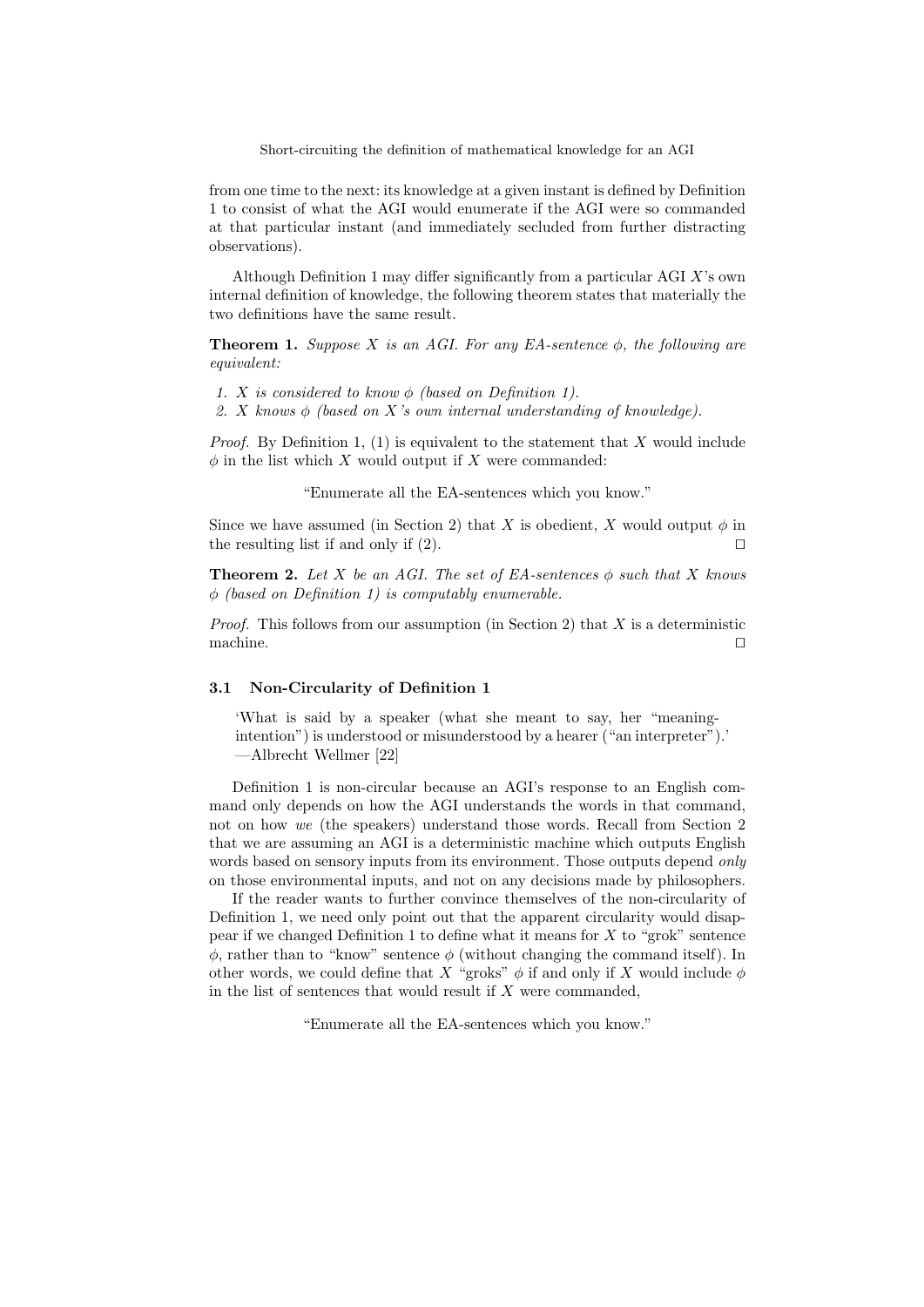This would make the non-circularity clearer, because the word "grok" does not appear anywhere in the command.

We will further illustrate the non-circularity of Definition 1 with two examples.

- (The color blurple) Bob could (without Alice's awareness) define "blurple" to be the color of the card which Alice would choose if Bob were to run up to Alice, present her a red card and a blue card, and demand: "Quick, choose the blurple card! Do it now, no time for questions!" There is nothing circular about this, because Alice's choice cannot depend on a definition which Alice is unaware of.
- $-$  (Zero to the zero) If asked to compute  $0^0$ , some calculators output 1, and some output an error message or say the result is undefined<sup>8</sup>. For any calculator X, it would be perfectly non-circular to define "the  $0^0$  of X" to be the output which X outputs when asked to compute  $0^0$ . Said output is pre-programmed into the calculator; the calculator does not read the user's mind in order to base its answer on any definitions that exist there.

These considerations hinge on the AGI being separate from the reader. The human reader can apply Definition 1 to AGIs which she creates, but not to herself. An AGI  $X$  could apply Definition 1 to child AGIs that  $X$  created, but X could not apply the definition to  $X$ 's own knowledge<sup>9</sup>.

#### 3.2 Sentences using the Knowledge Operator

Definition 1 is particularly interesting when  $\phi$  itself makes use of EA's K operator for knowledge.

*Example 1.* Applying Definition 1, we consider an AGI X to know  $K(1+1=2)$ if and only if X would output  $K(1 + 1 = 2)$  when commanded to enumerate all the EA-sentences he knows. X would (when so commanded) output  $K(1+1=2)$ if and only if  $X$  knows (in his own internal sense of the word "know") that he knows (in his own internal sense of the word "know")  $1 + 1 = 2$ .

#### 3.3 A Simpler Definition, and Why It Does Not Work

"It is difficult to be aware of whether one knows or not. For it is difficult to be aware of whether we know from the principles of a thing or not and that is what knowing is. (...) Let that demonstration be better which,

<sup>8</sup> Which is incorrect—see [16].

<sup>&</sup>lt;sup>9</sup> This is reminiscent of a recent argument [17] that humans maintain superiority over the AIs they create, as, for example, today's latest and greatest chess-playing AI is better at tactically playing individual games of chess, but is incapable of designing its own replacement (tomorrow's latest and greatest chess-playing AI), which will instead be designed by humans (making humans still better at chess in a higher-level sense).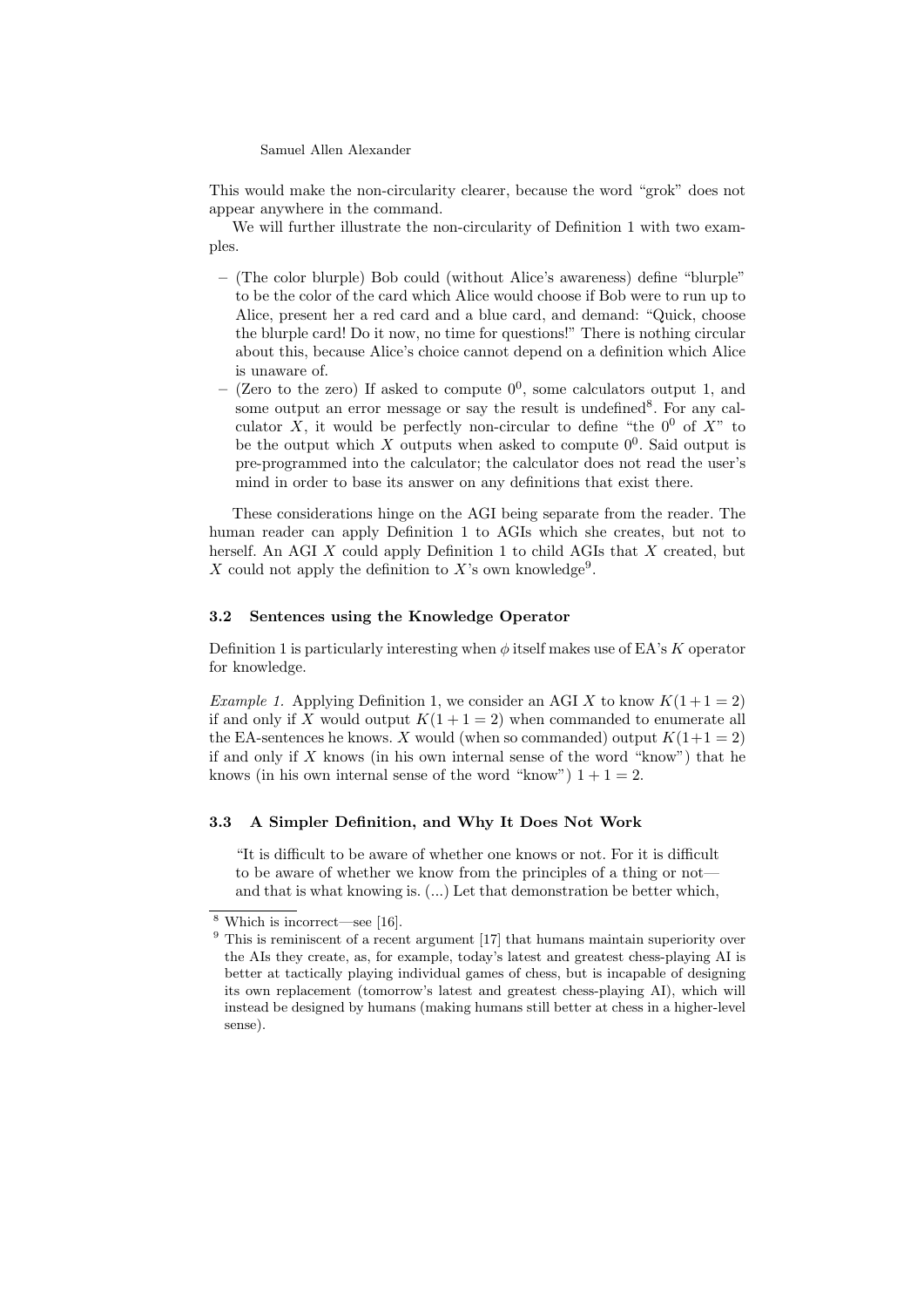other things being equal, depends on fewer postulates or suppositions. For if they are equally familiar, knowing will come about more quickly in this way; and that is preferable." —Aristotle [8]

The reader might wonder why we would not further simplify Definition 1 and declare that X knows  $\phi$  if and only if X would respond "yes" if X were asked: "Do you know  $\phi$ ? (Yes or no)". We will argue that this would be a poor candidate for an idealized knowledge definition.

**Definition 2.** If X is an AGI and  $\phi$  is an EA-sentence, say that X quick-knows  $\phi$  if and only if X would respond "yes" if X were asked, "Do you know  $\phi$ ? (Yes or no)".

The following should be contrasted with Theorem 2.

**Theorem 3.** Let X be an AGI. The set of EA-sentences  $\phi$  such that X quickknows  $\phi$  is computable.

*Proof.* This follows from our assumption (in Section 2) that  $X$  is a deterministic machine.  $\Box$ 

By Theorem 3, it seems that if we used Definition 2 as a knowledge definition, it would contradict Aristotle's claim that "it is difficult to be aware of whether one knows or not". It is more plausible that knowledge be computably enumerable (as in Theorem 2) than that knowledge be computable. A prototypical example of a set which is computably enumerable but not computable is: the consequences of Peano arithmetic<sup>10</sup> (hereafter PA). Said consequences cannot be computable, lest they could be used to solve the Halting Problem (because a Turing machine halts if and only if PA proves that it halts).

**Theorem 4.** Let  $X$  be an  $AGI$  and assume  $X$  does not quick-know any falsehoods. At least one of the following is true:

- 1. There is an axiom of PA which X does not quick-know.
- 2. There exist PA-sentences  $\phi$  and  $\psi$  such that X quick-knows  $\psi$  and X quickknows  $\psi \to \phi$ , but X does not quick-know  $\phi$ .

*Proof.* It is well-known that a sentence  $\phi$  is provable from PA if and only if there is a sequence  $\phi_1, \ldots, \phi_n$  such that:

- 1.  $\phi_n$  is  $\phi$ .
- 2. For every *i*, either  $\phi_i$  is an axiom of PA, or else there are  $j, k < i$  such that  $\phi_k$  is  $\phi_j \rightarrow \phi_i$ .

(Loosely speaking: proofs from PA can be carried out using no rules of inference besides Modus Ponens.) For any formula  $\phi$  which PA proves, let  $|\phi|$  be the smallest *n* such that there is a sequence  $\phi_1, \ldots, \phi_n$  as above.

<sup>10</sup> We assume Peano arithmetic is true.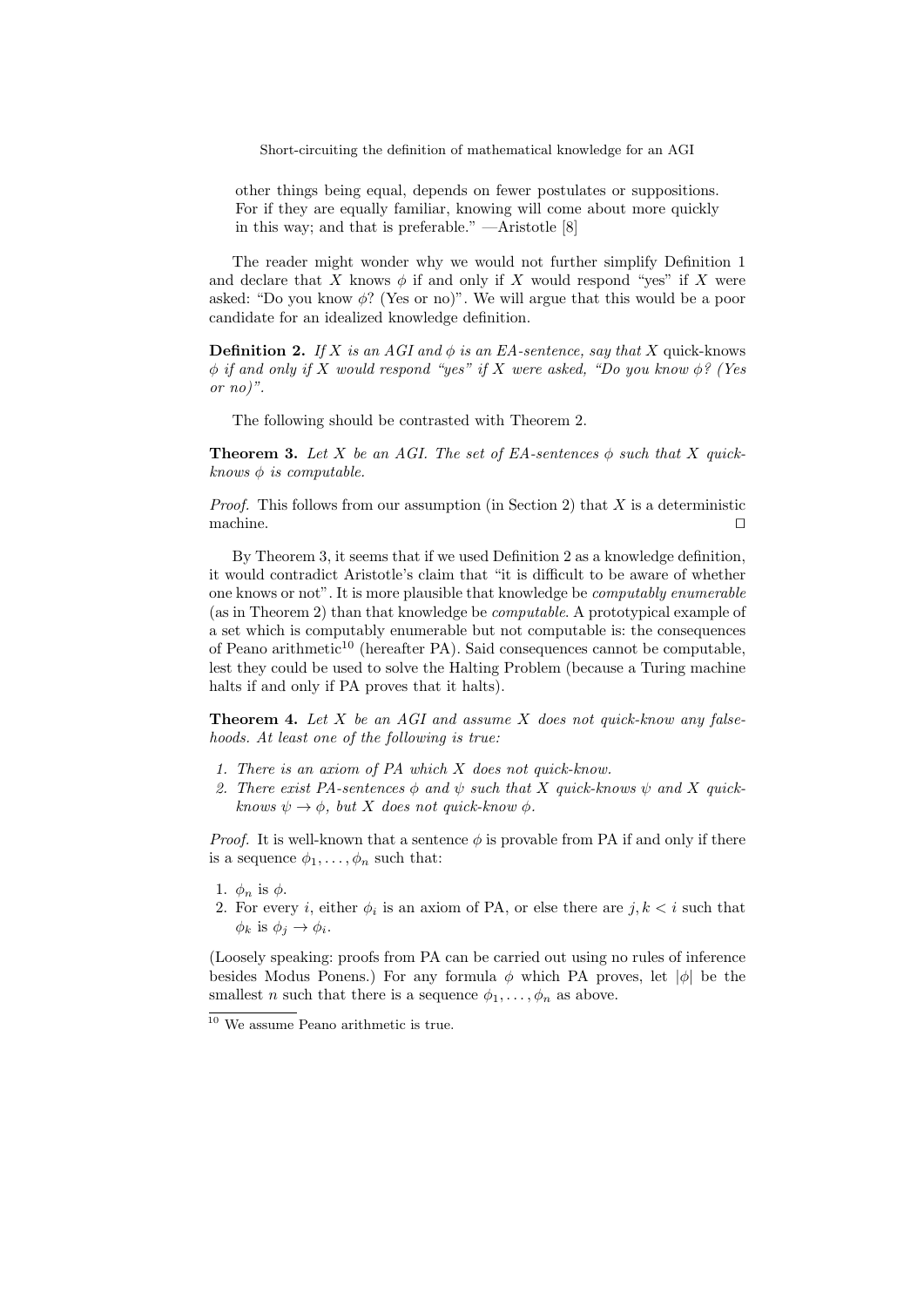Call a PA-sentence  $\phi$  elusive if PA proves  $\phi$  but X does not quick-know  $\phi$ . By Theorem 3, the fact that  $X$  does not quick-know any falsehoods, and the unsolvability of the Halting Problem, it follows that some elusive  $\phi$  exists otherwise, to computably determine whether or not a given Turing machine M halts, we could simply ask X, "Do you know Turing machine M halts? (Yes or no)".

Since some elusive  $\phi$  exists, there exists an elusive  $\phi$  such that  $|\phi|$  is as small as possible—that is, such that  $|\phi| \leq |\psi|$  for every elusive  $\psi$ . Fix such a  $\phi$ .

Case 1:  $\phi$  is an axiom of PA. Then condition (1) of the theorem is satisfied, as desired.

Case 2:  $\phi$  is not an axiom of PA. Let  $\phi_1, \ldots, \phi_{|\phi|}$  be as in the first paragraph of this proof (so  $\phi_{|\phi|}$  is  $\phi$ ). Then since  $\phi$  is not an axiom of PA, there must be  $j, k < |\phi|$  such that  $\phi_k$  is  $\phi_j \to \phi_{|\phi|}$ . Now, the sequence  $\phi_1, \ldots, \phi_k$  witnesses that PA proves  $\phi_k$  and  $|\phi_k| \leq k < |\phi|$ ; and the sequence  $\phi_1, \ldots, \phi_j$  witnesses that PA proves  $\phi_i$  and  $|\phi_i| \leq i \leq |\phi|$ . Thus, since  $\phi$  was chosen to be elusive with  $|\phi|$  as small as possible, it follows that  $\phi_k$  and  $\phi_j$  are not elusive. Thus, X quick-knows  $\phi_i$ , and X quick-knows  $\phi_k$ , but  $\phi_k$  is  $\phi_i \to \phi$ . Thus condition (2) of the theorem is satisfied, as desired.  $\Box$ 

Theorem 4 shows that Definition 2 makes a poor notion of idealized knowledge. An AGI should certainly know the axioms of PA, and should certainly be capable of the minimal logical reasoning needed to conclude  $\phi$  from  $\psi$  and  $\psi \to \phi$ . And the way we have established the unsuitability of Definition 2 is nicely anticipated by the words of Aristotle quoted at the beginning of this subsection.

# 4 Quantified Modal Logic

Definition 1 only addresses sentences with no free variables. In this section, we will extend Definition 1 to formulas which possibly include free variables. We are essentially adapting a trick from Carlson [10].

Definition 3. We define so-called numerals, which are EA-terms, one numeral  $\overline{n}$  for each natural number  $n \in \mathbb{N}$ , by induction:  $\overline{0}$  is defined to be 0 (the constant symbol for zero from PA) and for every  $n \in \mathbb{N}$ ,  $\overline{n+1}$  is defined to be  $S(\overline{n})$  (where S is the successor symbol from PA).

For example, the numeral  $\overline{3}$  is the term  $S(S(S(0)))$ .

**Definition 4.** If  $\phi$  is an EA-formula (with free variables  $x_1, \ldots, x_k$ ), and if s is an assignment mapping variables to natural numbers, then we define  $\phi^s$  to be the sentence

$$
\phi(x_1|\overline{s(x_1)})(x_2|\overline{s(x_2)})\cdots(x_k|\overline{s(x_k)})
$$

obtained by substituting for each free variable  $x_i$  the numeral  $\overline{s(x_i)}$  for  $x_i$ 's value according to s.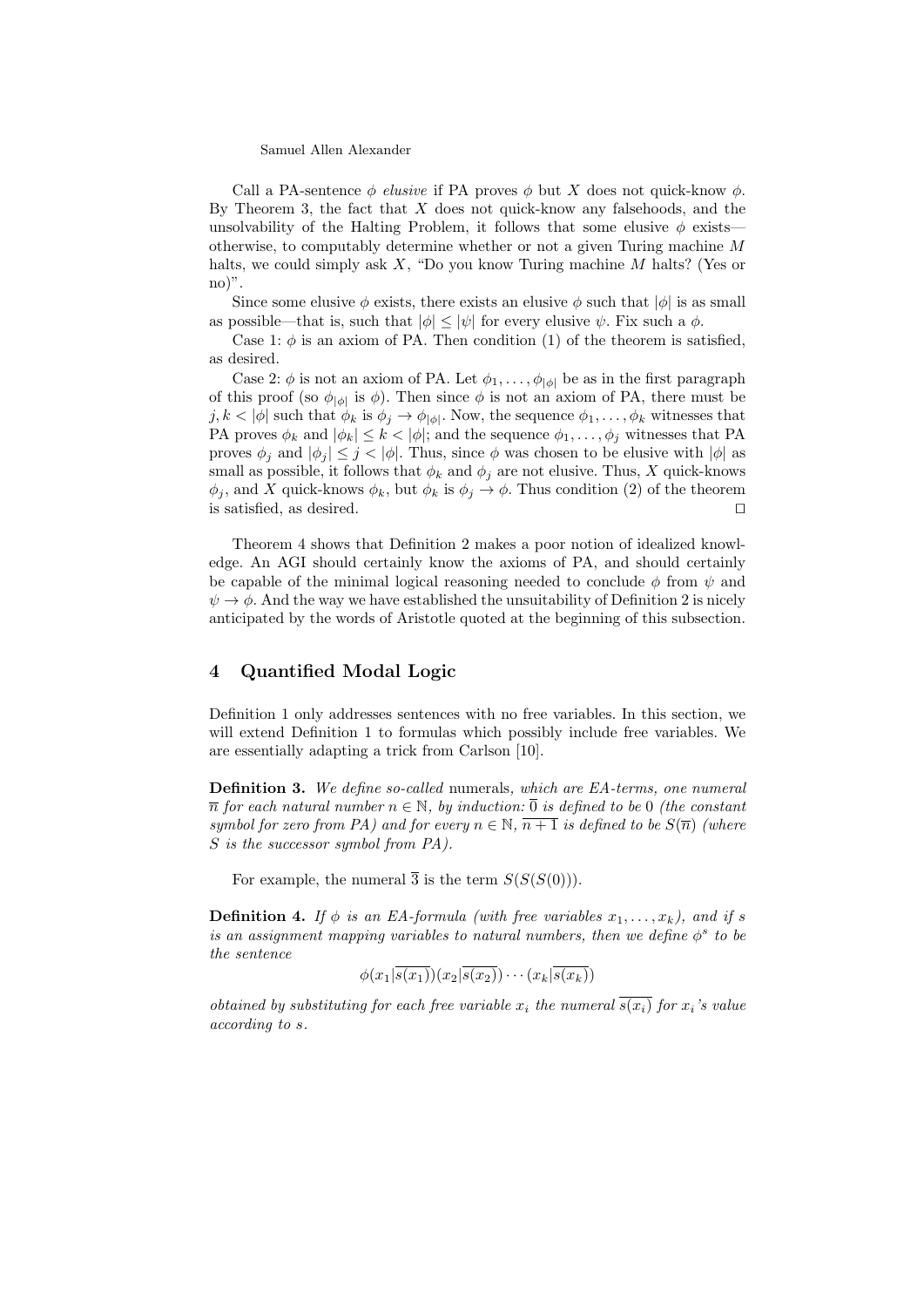*Example 2.* Suppose  $s(x) = 0$ ,  $s(y) = 1$ , and  $s(z) = 3$ . Then

$$
((z > y + x) \land \forall x (K(z > y + x - x)))^{s}
$$

is defined to be

$$
((\overline{3} > \overline{1} + \overline{0}) \land \forall x (K(\overline{3} > \overline{1} + x - x)))
$$

(note that the numeral is not substituted for the later occurrences of  $x$  because these are bound by the  $\forall x$  quantifier).

**Definition 5.** If  $\phi$  is any  $\mathscr L$ -formula, and s is any assignment mapping variables to N, we say that X knows  $\phi$  (with variables interpreted by s) if and only if X knows  $\phi^s$  according to Definition 1.

Armed with Definition 5, the Tarskian notion [14] of truth can be extended to EA.

Example 3. Assume an AGI X is clear from context. Suppose  $\phi$  is an EAformula, of one free variable  $x$ , which expresses "the  $x$ th Turing machine eventually halts". Suppose we want to assign a truth value to the formula

$$
\exists x (\neg K(\phi) \land \neg K(\neg \phi)).
$$

We proceed as follows.

- Following Tarski, we should declare  $\exists x(\neg K(\phi) \land \neg K(\neg \phi))$  is true if and only if for every assignment s mapping variables to N,  $\exists x (\neg K(\phi) \land \neg K(\neg \phi))$  is true (with variables interpreted by s).
- By the semantics of ∃, the above is true if and only if for every assignment s, there is some  $n \in \mathbb{N}$  such that  $\neg K(\phi) \wedge \neg K(\neg \phi)$  is true (with variables interpreted by  $s(x|n)$ , where  $s(x|n)$  is the assignment that agrees with s except for mapping  $x$  to  $n$ .
- By Definition 5, this is the case if and only if for every assignment s there is some  $n \in \mathbb{N}$  such that X does not know  $\phi^{s(x|n)}$  (according to Definition 1) and X does not know  $\neg \phi^{s(x|n)}$  (according to Definition 1).
- By Definition 4 and the fact that x is the only free variable in  $\phi$ , the above is the case if and only if there is some  $n \in \mathbb{N}$  such that X does not know  $\phi(x|\overline{n})$  (according to Definition 1) and X does not know  $\neg \phi(x|\overline{n})$  (according to Definition 1).

So ultimately, we consider  $\exists x(\neg K(\phi) \land \neg K(\neg \phi))$  to be true if and only if there is some  $n \in \mathbb{N}$  such that, in response to the command "Enumerate all the EAsentences which you know", X would not include  $\phi(x|\overline{n})$  nor  $\neg \phi(x|\overline{n})$  in the resulting enumeration.

# 5 Translating knowledge formulas

In this section, we will look at some formulas about knowledge and translate them into statements about AGI stimulus-response, using Definitions 1 and 5.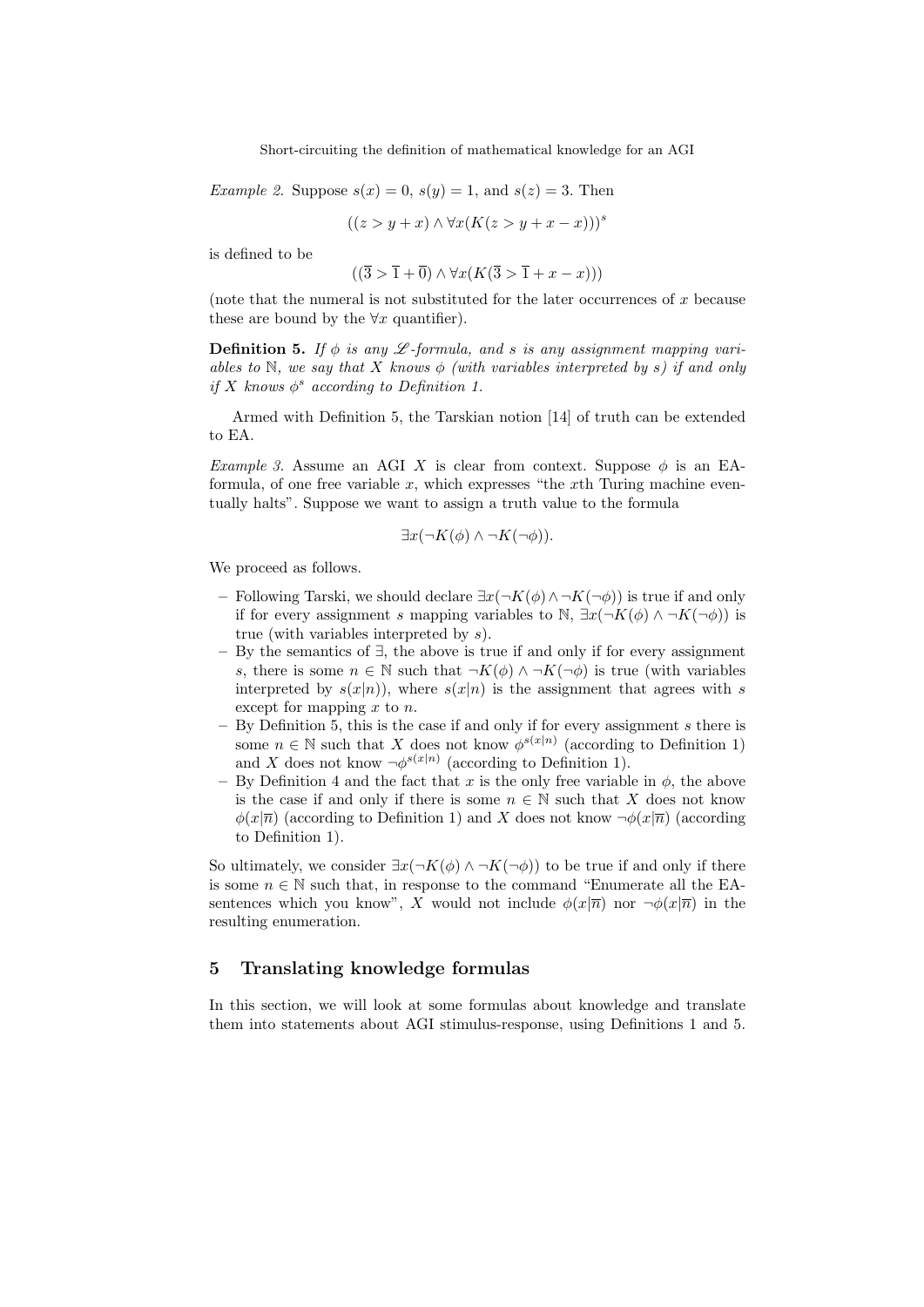First, we will start by translating some simple axioms of knowledge, to give the reader a feel for how this translation works. Then, we will advance to the examples we mentioned in the Introduction, and closely related examples.

Although the statements in the following example may seem plausible, our purpose is not to claim that every AGI must satisfy them. Rather, they serve to classify AGIs: for each axiom schema, one can speak of AGIs who satisfy that axiom schema, and of AGIs who do not satisfy it.

*Example 4.* (Basic axioms of knowledge) The following axiom schemas, in the language of EA, are taken from Carlson [10] (we restrict them to sentences for purposes of simplicity).

- (E1)  $K(\phi)$  whenever  $\phi$  is valid (i.e., true in every model). Translated for an AGI X using Definition 1, this becomes: "If commanded to enumerate his knowledge in EA, X will include all valid EA-sentences in the resulting list."
- (E2)  $K(\phi \to \psi) \to K(\phi) \to K(\psi)$ . This becomes: "If commanded to enumerate his knowledge in EA, if X would include  $\phi \to \psi$  and if X would also include  $\phi$ , then X would also include  $\psi$ ."
- (E3)  $K(\phi) \rightarrow \phi$ . This becomes: "If commanded to enumerate his knowledge in EA, the resulting statements  $X$  enumerates would be true."
- (E4)  $K(\phi) \rightarrow K(K(\phi))$ . This becomes: "If commanded to enumerate his knowledge in EA, if X would list  $\phi$ , then X would also list  $K(\phi)$ ."

Our purpose in Example 4 is not to declare that an AGI must satisfy E1–E4. Rather, our goal is to translate these modal logical axioms into AGI language note that the translations in quotation marks in Example 4 do not directly depend on the AGI's knowledge, but only on the AGI's stimulus-response. When studying AGI in broadest generality, even E3, the factivity of knowledge, might be questioned (certain AGIs might satisfy it and other AGIs might not). By translating E3 into a concrete statement about the AGI's stimulus-response, we can talk about "AGIs who satisfy E3" or "AGIs who fail E3," without getting stuck on hard questions like "What does it mean to know something?"

Example 5. (Reinhardt's strong mechanistic thesis [19] [20] [10]) Reinhardt suggested the EA-schema

$$
\exists e \forall x (K(\phi) \leftrightarrow x \in W_e)
$$

as a formalization of the mechanicalness of the knower. Here,  $W_e$  is the eth computably enumerable set of natural numbers<sup>11</sup> ( $W_e$  can also be thought of as the set of naturals enumerated by the eth Turing machine). For simplicity, consider the case where x is the lone free variable of  $\phi$ . Then in terms of Definition 5, the schema becomes: "If X were commanded to enumerate his knowledge in the language of EA, then the set of  $n \in \mathbb{N}$  such that X would include  $\phi(x|\overline{n})$ in the resulting list, would be computably enumerable." If  $\Phi$  is the universal

<sup>&</sup>lt;sup>11</sup> It can be shown that  $W_e$  is definable in the language of Peano arithmetic, therefore we can use expressions like " $x \in W_e$ " in EA-formulas as shorthand.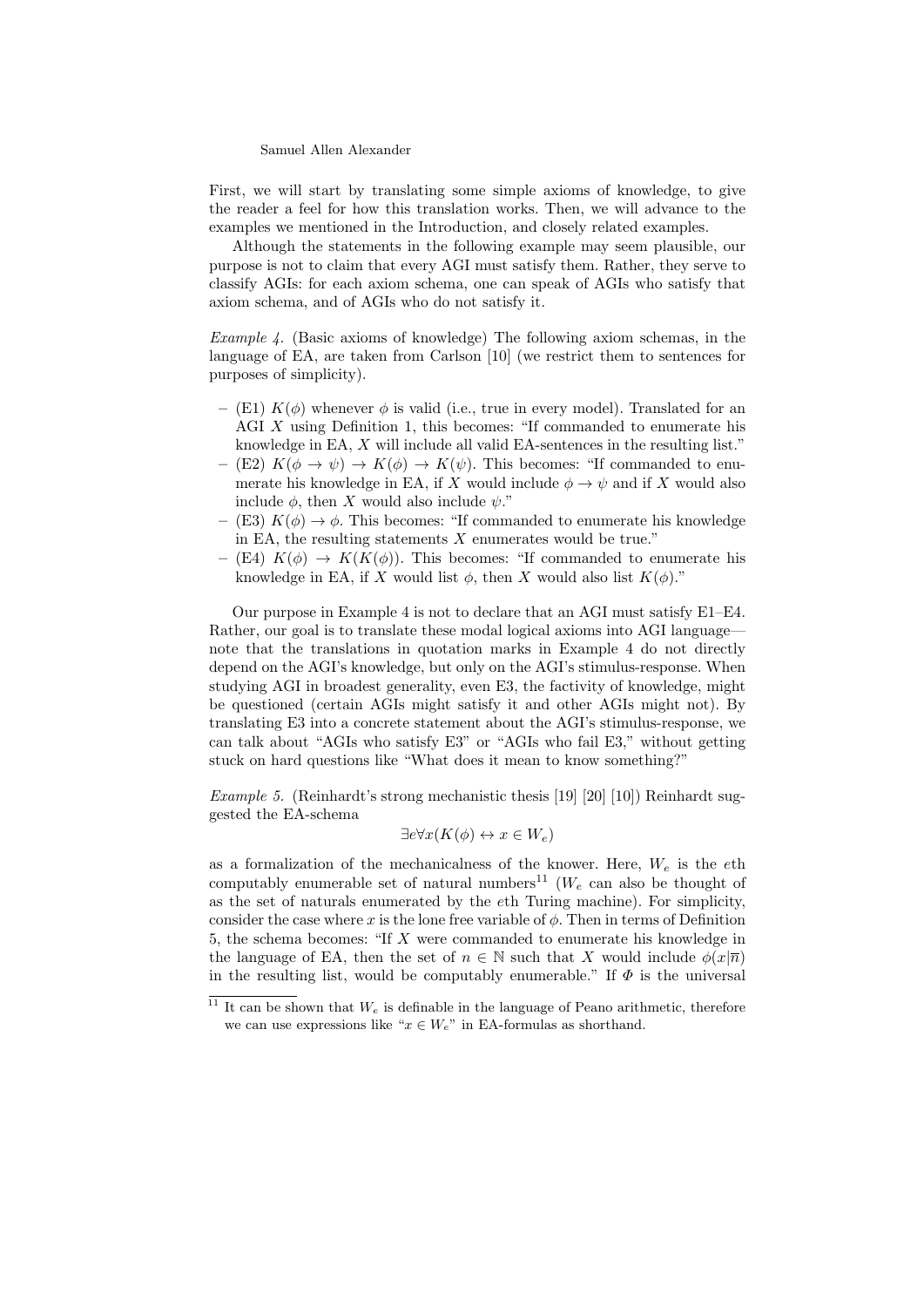closure<sup>12</sup> of the above EA-schema, then the schema  $K(\Phi)$  is Reinhardt's strong mechanistic thesis. Reinhardt conjectured that his strong mechanistic thesis is consistent with basic axioms about knowledge (i.e., that it is possible for a knowing machine to know that it is a machine). This conjecture was proved by Carlson [10] using sophisticated structural results about the ordinals [9]. See [4] for an elementary proof of a weaker version of the conjecture.

*Example 6.* (Reinhardt's absolute version of Gödel's incompleteness theorem) If we vary the formula from Example 5 by requiring that the knower know the value of e, we obtain:

$$
\exists e K(\forall x (K(\phi) \leftrightarrow x \in W_e)).
$$

Carlson [10] glosses this schema in English as: "I am a Turing machine, and I know which one." Reinhardt showed that this schema is not consistent with basic axioms about knowledge. Following Carlson's gloss, this shows that it is impossible for a suitably idealized AGI to know its own  $\text{code}^{13}$ .

Remark 2. As far as I know, AGI has not yet received much attention in the mathematical logical literature. Instead, mathematical logicians tend to concern themselves with knowing agents or knowing machines. Presumably, every suitably idealized AGI is a knowing agent and a knowing machine, but certainly not every knowing agent (or knowing machine) is an AGI. Thus, in general, inconsistency results about knowing agents or knowing machines carry directly over to AGIs (if no knowing agent, or no knowing machine, can satisfy some property, then in particular no suitably idealized AGI can either). Consistency results do not generally carry over to AGIs (it may be possible for a knowing agent or a knowing machine to satisfy some property, but it might be that none of the knowing agents or knowing machines which satisfy that property are AGIs). Nevertheless, a consistency result about knowing agents or knowing machines should at least count as evidence in favor of the corresponding consistency result for AGIs, at least if there is no clear reason otherwise. In the examples above:

– Reinhardt's strong mechanistic thesis (Example 5) was proven to be consistent with basic knowledge axioms, so it is possible for a knowing machine to know that it is a machine (without necessarily knowing which machine). Since not every knowing machine is an AGI, it might still be impossible for an AGI to know it is a machine. But the consistency of Reinhardt's strong mechanistic thesis at least suggests evidence that an AGI can know it is a machine.

<sup>&</sup>lt;sup>12</sup> A universal closure of a formula  $\phi$  is a sentence  $\forall x_1 \cdots \forall x_k \phi$ , and the universal closure of a schema of formulas is the schema of universal closures of those formulas.

<sup>13</sup> We have pointed out elsewhere [3] that (i) Reinhardt implicitly assumes that the knower knows its own truthfulness; and (ii) it is possible for a knowing machine to know its own code if it is allowed to be ignorant of its own truthfulness, despite still being truthful. See [1] and [2] for some additional discussion.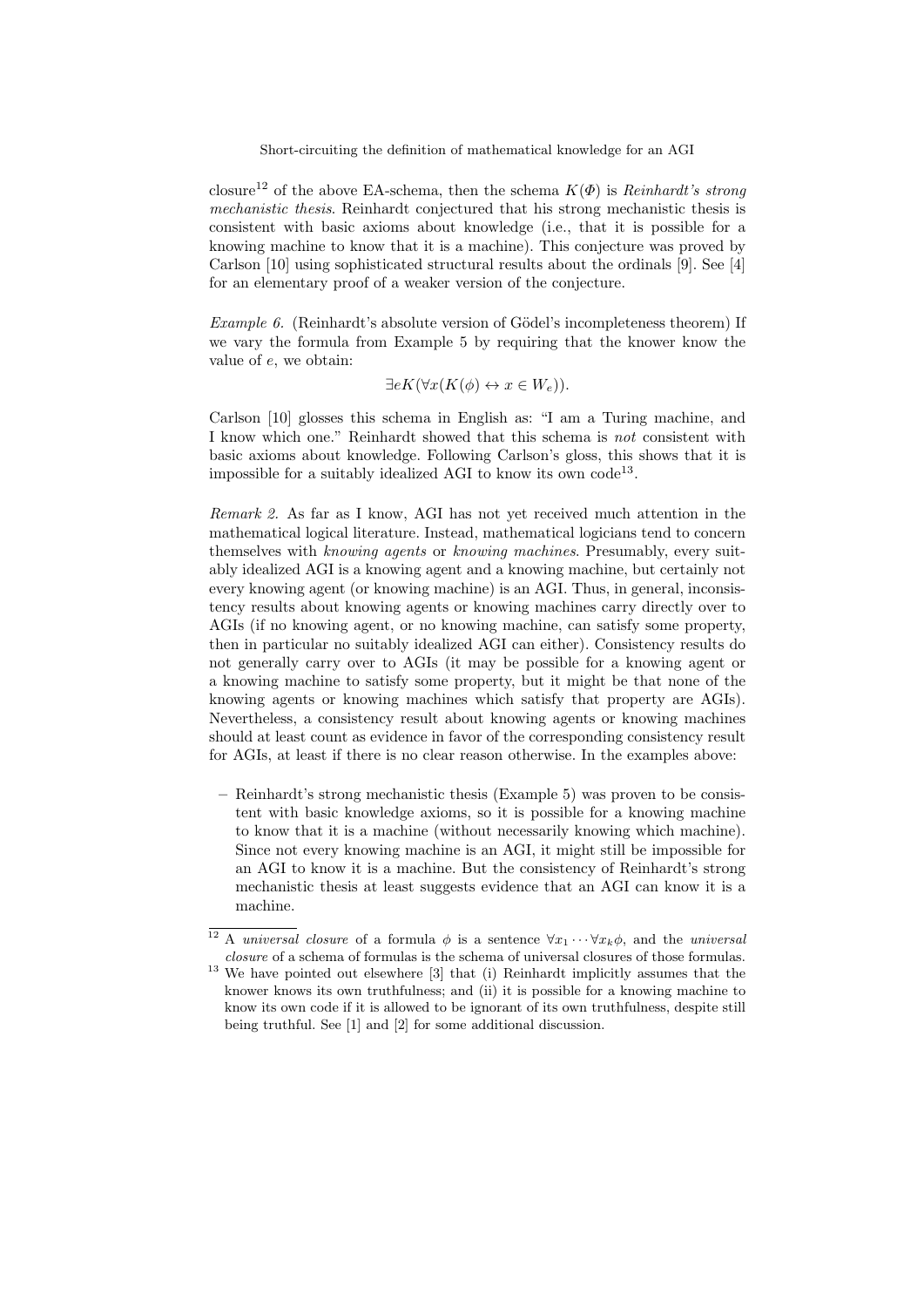– Reinhardt's absolute version of the incompleteness theorem (Example 6) is an inconsistency result. As such, it transfers over directly to AGI, proving that no suitably idealized AGI can know its own  $\text{code}^{14}$ .

Example 7. (Intuitive Ordinal Intelligence) In [5] we defined an intelligence measure for idealized mechanical knowing agents (who are aware of the computable ordinals) as follows. If A is such a knowing agent, we define the intelligence of A to be the supremum of the set of ordinals  $\alpha$  such that  $\alpha$  has some code c such that A knows that c is a code of a computable ordinal. In  $|6|$  we specialized this to AGIs, and called it *Intuitive Ordinal Intelligence*. Let  $\mathscr L$  be a language like EA but including an additional predicate symbol O for the set of codes of computable ordinals. Modifying Definition 1 accordingly, we can systematically perform said specialization to AGIs, and it becomes: "The Intuitive Ordinal Intelligence of an AGI X is the supremum of the set of ordinals  $\alpha$  such that  $\alpha$  has some code c such that X would include  $O(\overline{c})$  in the resulting enumeration if we asked  $X$  to enumerate all the  $\mathscr L$ -sentences that he knows."

# 6 Conclusion

What does it mean to know something? This is a difficult question and there probably is no one true answer. In the field of AGI, how can we systematically investigate the theoretical properties of knowledge, when different AGIs might not even agree about what knowledge really means? So motivated, we have proposed an elegant way to brush these philosophical questions aside. In Definition 1, we declare that an AGI knows an EA-sentence if and only if that AGI would enumerate that sentence if commanded:

"Enumerate all the EA-sentences which you know"

(this definition might look circular at first glance but we have argued that it is not; see Subsection 3.1). In Definition 5 we extended this to formulas with free variables, not just sentences.

This universal knowledge definition sets the study of AGI knowledge on a firmer theoretical footing. In Section 5 we give examples of how our definition can serve as a bridge to translate knowledge-related formulas from mathematical logic into the realm of AGI.

## Acknowledgments

We gratefully acknowledge Alessandro Aldini, Phil Maguire, Brendon Miller-Boldt, Philippe Moser, and the reviewers for comments and feedback.

<sup>14</sup> Or rather, its own code and its own truthfulness—we have pointed out [3] that Reinhardt implicitly assumes the knower knows its own truthfulness.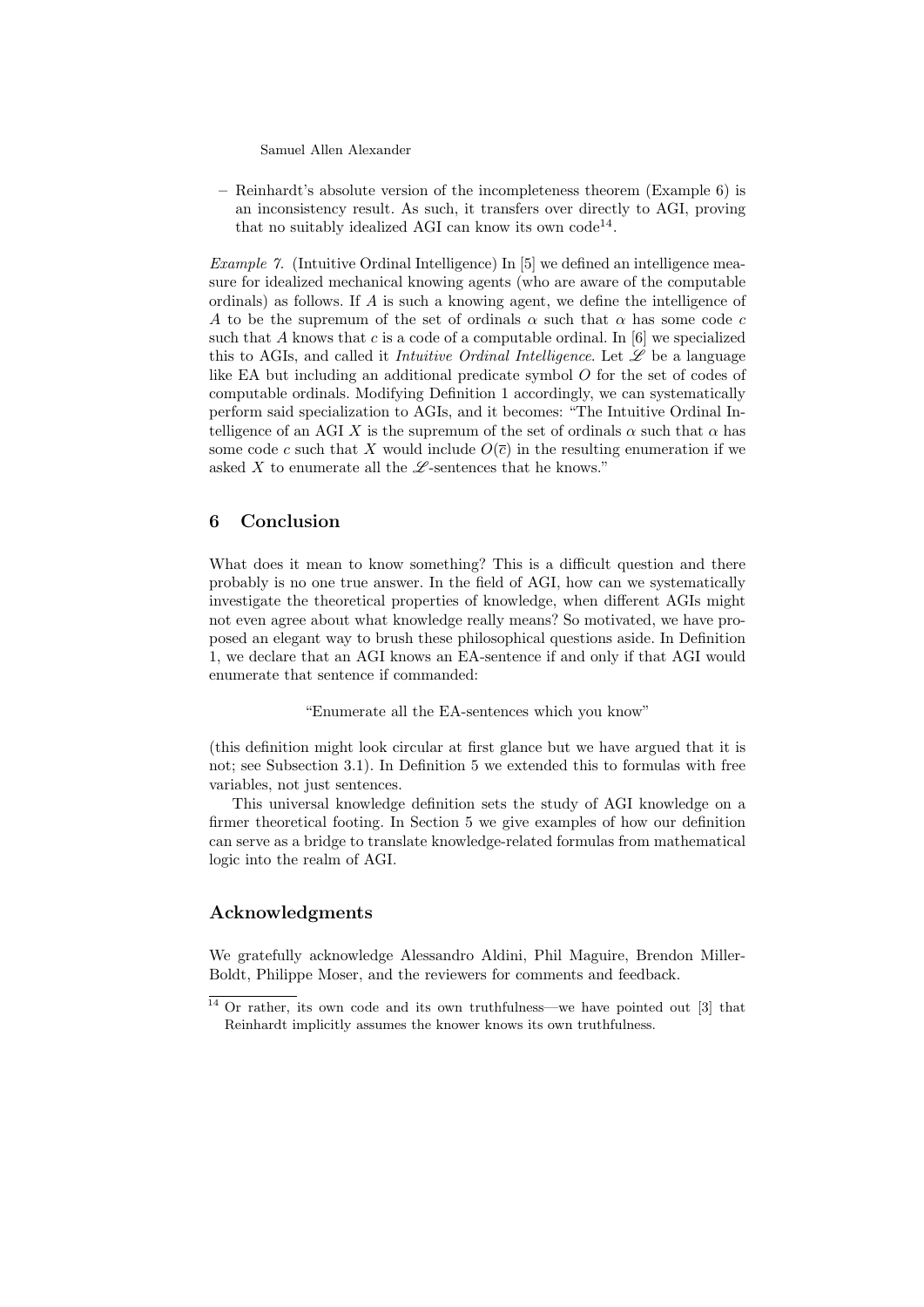## References

- 1. Aldini, A., Fano, V., Graziani, P.: Do the self-knowing machines dream of knowing their factivity? In: AIC. pp. 125–132 (2015)
- 2. Aldini, A., Fano, V., Graziani, P.: Theory of knowing machines: Revisiting Gödel and the mechanistic thesis. In: International Conference on the History and Philosophy of Computing. pp. 57–70. Springer (2015)
- 3. Alexander, S.A.: A machine that knows its own code. Studia Logica 102(3), 567– 576 (2014)
- 4. Alexander, S.A.: Fast-collapsing theories. Studia Logica 103(1), 53–73 (2015)
- 5. Alexander, S.A.: Measuring the intelligence of an idealized mechanical knowing agent. In: CIFMA (2019)
- 6. Alexander, S.A.: AGI and the Knight-Darwin law: why idealized AGI reproduction requires collaboration. In: International Conference on Artificial General Intelligence. pp. 1–11. Springer (2020)
- 7. Aliman, N.M., Elands, P., Hürst, W., Kester, L., Thórisson, K.R., Werkhoven, P., Yampolskiy, R., Ziesche, S.: Error-correction for AI safety. In: International Conference on Artificial General Intelligence. pp. 12–22. Springer (2020)
- 8. Aristotle: Posterior analytics. In: Barnes, J., et al. (eds.) The Complete Works of Aristotle. Princeton University Press (1984)
- 9. Carlson, T.J.: Ordinal arithmetic and  $\Sigma_1$ -elementarity. Archive for Mathematical Logic 38(7), 449–460 (1999)
- 10. Carlson, T.J.: Knowledge, machines, and the consistency of Reinhardt's strong mechanistic thesis. Annals of Pure and Applied Logic  $105(1-3)$ ,  $51-82$  (2000)
- 11. Cerone, A., Fazli, S., Malone, K., Pietarinen, A.V.: Interdisciplinary aspects of cognition. In: CIFMA (2019)
- 12. Elton, D.: Self-explaining AI as an alternative to interpretable AI. In: International Conference on Artificial General Intelligence (2020)
- 13. Goertzel, B.: Artificial general intelligence: concept, state of the art, and future prospects. Journal of Artificial General Intelligence 5, 1–48 (2014)
- 14. Hodges, W.: Tarski's truth definitions. In: Zalta, E.N. (ed.) The Stanford Encyclopedia of Philosophy. Metaphysics Research Lab, Stanford University, fall 2018 edn. (2018)
- 15. Ichikawa, J.J., Steup, M.: The analysis of knowledge. In: Zalta, E.N. (ed.) The Stanford Encyclopedia of Philosophy. Metaphysics Research Lab, Stanford University, summer 2018 edn. (2018)
- 16. Knuth, D.E.: Two notes on notation. The American Mathematical Monthly 99(5), 403–422 (1992)
- 17. Maguire, P., Moser, P., Maguire, R.: Are people smarter than machines? Croatian Journal of Philosophy 20(1), 103–123 (2020)
- 18. Plato: Theaetetus. In: Cooper, J.M., Hutchinson, D.S., et al. (eds.) Plato: complete works. Hackett Publishing (1997)
- 19. Reinhardt, W.N.: Absolute versions of incompleteness theorems. Nous 19, 317–346 (1985)
- 20. Reinhardt, W.N.: Epistemic theories and the interpretation of Gödel's incompleteness theorems. Journal of Philosophical Logic 15(4), 427–474 (1986)
- 21. Shapiro, S.: Epistemic and intuitionistic arithmetic. In: Studies in Logic and the Foundations of Mathematics, vol. 113, pp. 11–46. Elsevier (1985)
- 22. Wellmer, A.: Skepticism in interpretation. In: Conant, J.F., Kern, A. (eds.) Varieties of Skepticism: Essays after Kant, Wittgenstein, and Cavell. Walter de Gruyter (2014)